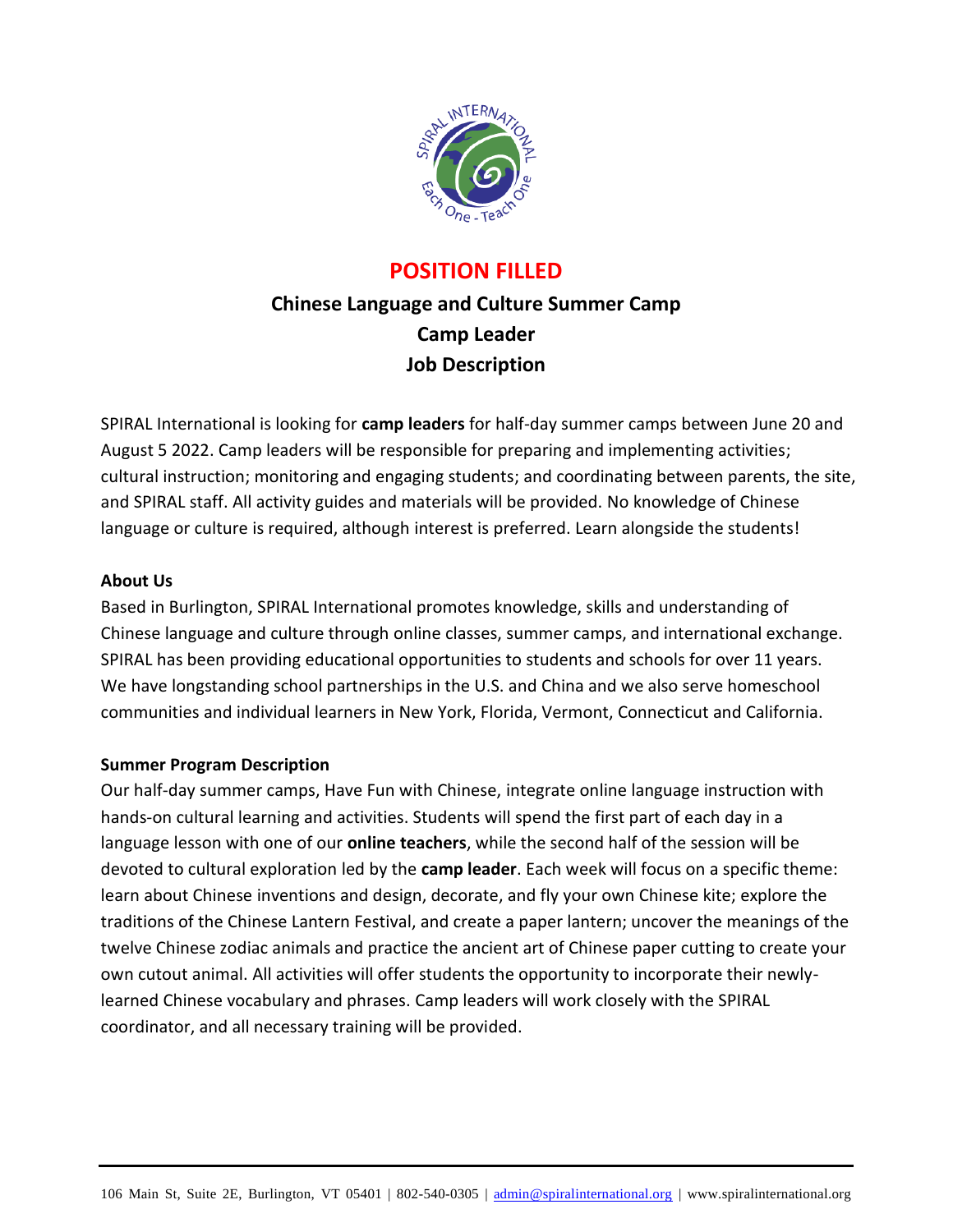#### **Location, Dates, and Times**

Summer camps will tentatively take place during the following dates and times (contingent upon student registration):

\*\*strong candidates will be available to work for at least three weeks

- Locations: Frederick H. Tuttle Middle School (South Burlington); Williston Central School; Milton Elementary School
- Dates: 6/20-24; 6/27-7/1; 7/11-15; 7/18-22; 7/25-29; 8/1-5
- Times: half-day camps *either* 8:30 am 12:00 pm; *or* 1:00 pm 4:30 pm

#### **Essential Duties**

The camp leader will be responsible for the daily set-up and clean-up; implementation of activities; student assistance and management; and communication. Essential duties include (but may not be limited to):

- Student Interaction and Management
	- o Create a fun, supportive, and safe environment for all campers
	- o Participate enthusiastically in all activities
	- o Ensure campers are behaving appropriately and safely
	- o Manage smooth transitions between activities
- Activity Implementation and Instruction
	- o Follow provided activity guides to deliver clear and engaging activities
	- $\circ$  Set up and facilitate online language classes (make sure technology is running smoothly, provide classroom management for online teacher, etc.)
	- $\circ$  Lead students in short games and activities during breaks, transitions, etc.
	- o Ensure students are participating and make necessary changes to activities to maximize student engagement
- Preparation and Planning; Site Management
	- $\circ$  Review daily activity guides and prepare necessary materials (all materials will be provided)
	- o Set up computer and projector for online language class, load required websites, ensure all technology is working
	- o Prepare backup activities in the event of a technology breakdown
	- o Set up the room for each activity; ensure space is neat and organized at the end of each day
	- o Make sure SPIRAL-provided materials and equipment are maintained and organized
- Communication
	- o Maintain regular communication with SPIRAL coordinator, parents, and on-site staff
	- o Facilitate any necessary communication between parents and SPIRAL coordinator

#### **Job Requirements and Preferences**